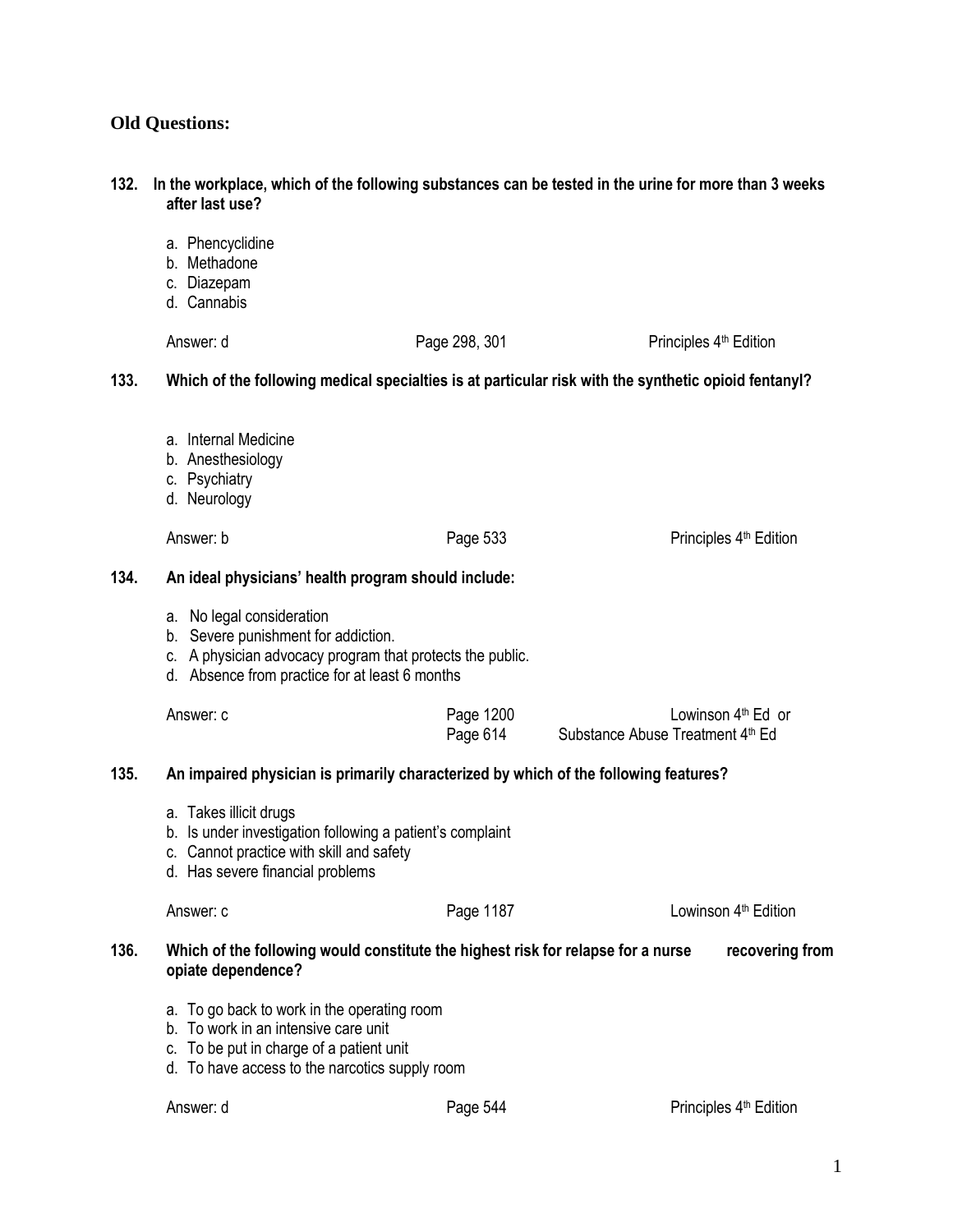| 137. | A dentist presents with weakness in the limbs and loss of balance. Which of the<br>following drugs<br>is he/she most likely to have abused?                                                                                                                                                          |                                                                                                                                                 |               |                                                                                                             |                                    |
|------|------------------------------------------------------------------------------------------------------------------------------------------------------------------------------------------------------------------------------------------------------------------------------------------------------|-------------------------------------------------------------------------------------------------------------------------------------------------|---------------|-------------------------------------------------------------------------------------------------------------|------------------------------------|
|      |                                                                                                                                                                                                                                                                                                      | a. Hydrocodone<br>b. Ritalin<br>c. Nitrous Oxide<br>d. Crack cocaine                                                                            |               |                                                                                                             |                                    |
|      |                                                                                                                                                                                                                                                                                                      | Answer: c                                                                                                                                       | Page 242      |                                                                                                             | Principles 4 <sup>th</sup> Edition |
| 138. | Which of the following factors is a specific risk for a physician's abuse of substances?                                                                                                                                                                                                             |                                                                                                                                                 |               |                                                                                                             |                                    |
|      |                                                                                                                                                                                                                                                                                                      | a. Emotional problems<br>b. Stress at work<br>c. Thrill seeking<br>d. Self-treatment                                                            |               |                                                                                                             |                                    |
|      |                                                                                                                                                                                                                                                                                                      | Answer: d                                                                                                                                       | Page 610, 618 | Substance Abuse Treatment 4 <sup>th</sup> Edition                                                           |                                    |
| 139. | Which of the following features is a good prognostic factor for an impaired health professional?                                                                                                                                                                                                     |                                                                                                                                                 |               |                                                                                                             |                                    |
|      |                                                                                                                                                                                                                                                                                                      | a. Access to pharmaceuticals<br>b. Family history of substance abuse<br>c. Extended practice hours<br>d. Help seeking behavior                  |               |                                                                                                             |                                    |
|      |                                                                                                                                                                                                                                                                                                      | Answer: d                                                                                                                                       | Page 612      | Substance Abuse Treatment 4 <sup>th</sup> Edition                                                           |                                    |
|      | 141. Physicians who are treated for substance use disorders in the general patient population are likely to:                                                                                                                                                                                         |                                                                                                                                                 |               |                                                                                                             |                                    |
|      | Become model patients who serve as good examples for others in treatment<br>a.<br>Become the unofficial physician for the other patients<br>b.<br>Usually drop out due to overwhelming shame and embarrassment<br>C.<br>Experience immense relief at being able to shed the physician's mantle<br>d. |                                                                                                                                                 |               |                                                                                                             |                                    |
|      |                                                                                                                                                                                                                                                                                                      | Answer: b                                                                                                                                       | Page 538      |                                                                                                             | Principles 4 <sup>th</sup> Edition |
|      | 142. Random testing of employees in the workplace setting is done by which of the following tests?                                                                                                                                                                                                   |                                                                                                                                                 |               |                                                                                                             |                                    |
|      | а.<br>b.<br>C.<br>d.                                                                                                                                                                                                                                                                                 | Immunoassay test<br>Gas chromatography/mass spectroscopy (GC/MS)<br>Immunoassay test followed by GC/MS<br>GC/MS followed by the imunoassay test |               |                                                                                                             |                                    |
|      | Answer: c                                                                                                                                                                                                                                                                                            |                                                                                                                                                 | Page 1500     | Principles 4 <sup>th</sup> Edition                                                                          |                                    |
|      |                                                                                                                                                                                                                                                                                                      | among late teenagers?                                                                                                                           |               | 220. Which of the following is considered the most useful intervention shown to reliably reduce alcohol use |                                    |

- a. Advertising campaigns showing the negative consequences of alcohol abuse
- b. Raising the legal drinking age to 21